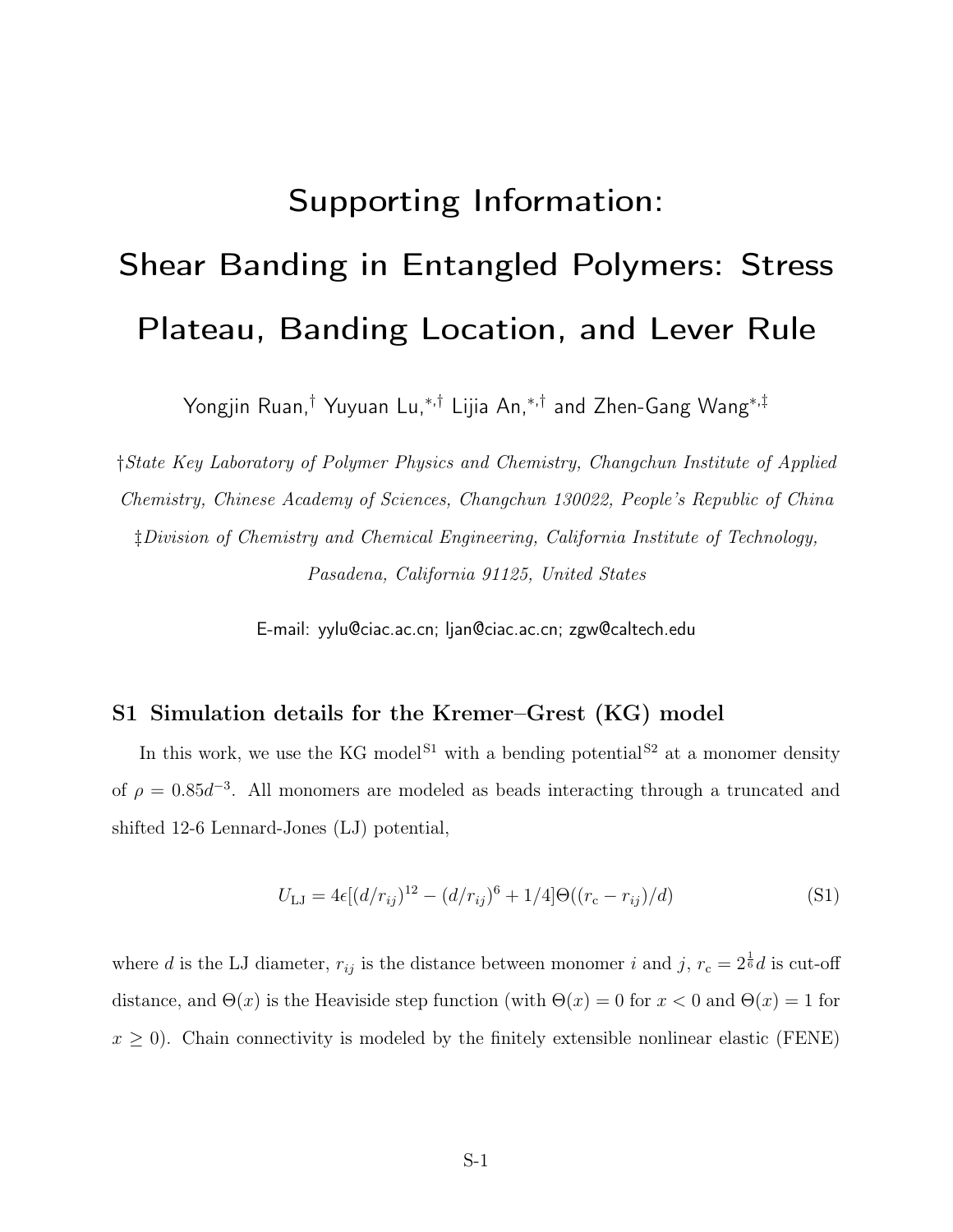potential between adjacent monomers on the chain,

$$
U_{\text{FENE}} = -\frac{k}{2} R_0^2 \ln[1 - (r/R_0)^2]
$$
 (S2)

where the spring constant  $k = 30\epsilon/d^2$  and fully stretched bond length  $R_0 = 1.5d$ . The bending potential between two consecutive bonds along the chain is taken to be of the form<sup>S2</sup>

$$
U_{\text{bend}} = k_{\text{b}}(1 - \cos\theta) \tag{S3}
$$

with  $k_b = 2\epsilon$ , and has the effect of increasing the entanglement density with the same chain length.

Length, energy, and time are nondimensionalized respectively by the monomer diameter d, energy parameter  $\epsilon$ , and the LJ timescale  $\tau = (md^2/\epsilon)^{1/2}$ , where m is the monomer mass set to be 1. The temperature is chosen such that  $\epsilon/k_BT = 1$  and is controlled by the DPD thermostat<sup>S3–S5</sup>: the force  $\mathbf{F}_{ij}$  exerted on particle i by particle j is composed of conservative  $(F_{ij}^{\text{C}}, \text{ from LJ and FENE potentials})$ , dissipative  $(F_{ij}^{\text{D}})$  and random  $(F_{ij}^{\text{R}})$  forces,

$$
\boldsymbol{F}_{ij}^{\mathrm{D}} = -\xi \omega^{\mathrm{D}}(r_{ij}) (\hat{\boldsymbol{r}}_{ij} \cdot \boldsymbol{v}_{ij}) \hat{\boldsymbol{r}}_{ij}
$$
(S4)

$$
\boldsymbol{F}_{ij}^{\mathrm{R}} = \mu \omega^{\mathrm{R}}(r_{ij}) \theta_{ij} \hat{\boldsymbol{r}}_{ij} \tag{S5}
$$

where  $r_{ij} = r_i - r_j$  and  $v_{ij} = v_i - v_j$  are respectively the relative distance and velocity between monomers i and j, and  $\hat{r}_{ij} = r_{ij}/|r_{ij}|$  is the unit vector. The noise strength  $\mu$ and friction coefficient  $\xi$  are related by  $\mu^2 = 2\xi k_B T$  and  $\xi = 0.5$ . The  $\theta_{ij}(t)$  function is a symmetric Gaussian random variable with zero mean and unit variance. When  $r < r<sub>c</sub>$ , the weight function  $\omega^{\mathcal{D}}(r) = [\omega^{\mathcal{R}}(r)]^2 = (1 - r/r_c)^2$ ; otherwise it is zero. The simulation time step is  $0.005\tau$ . Figs. S1(a), (b), and (c) show the scaling of the equilibrium mean-square radius of gyration  $R_{\text{g0}}^2$ , center of mass diffusivity D, and disengagement time  $\tau_{\text{d0}}$ , respectively. The disengagement time  $\tau_{d0}$  is obtained from fitting the time correlation function of the unit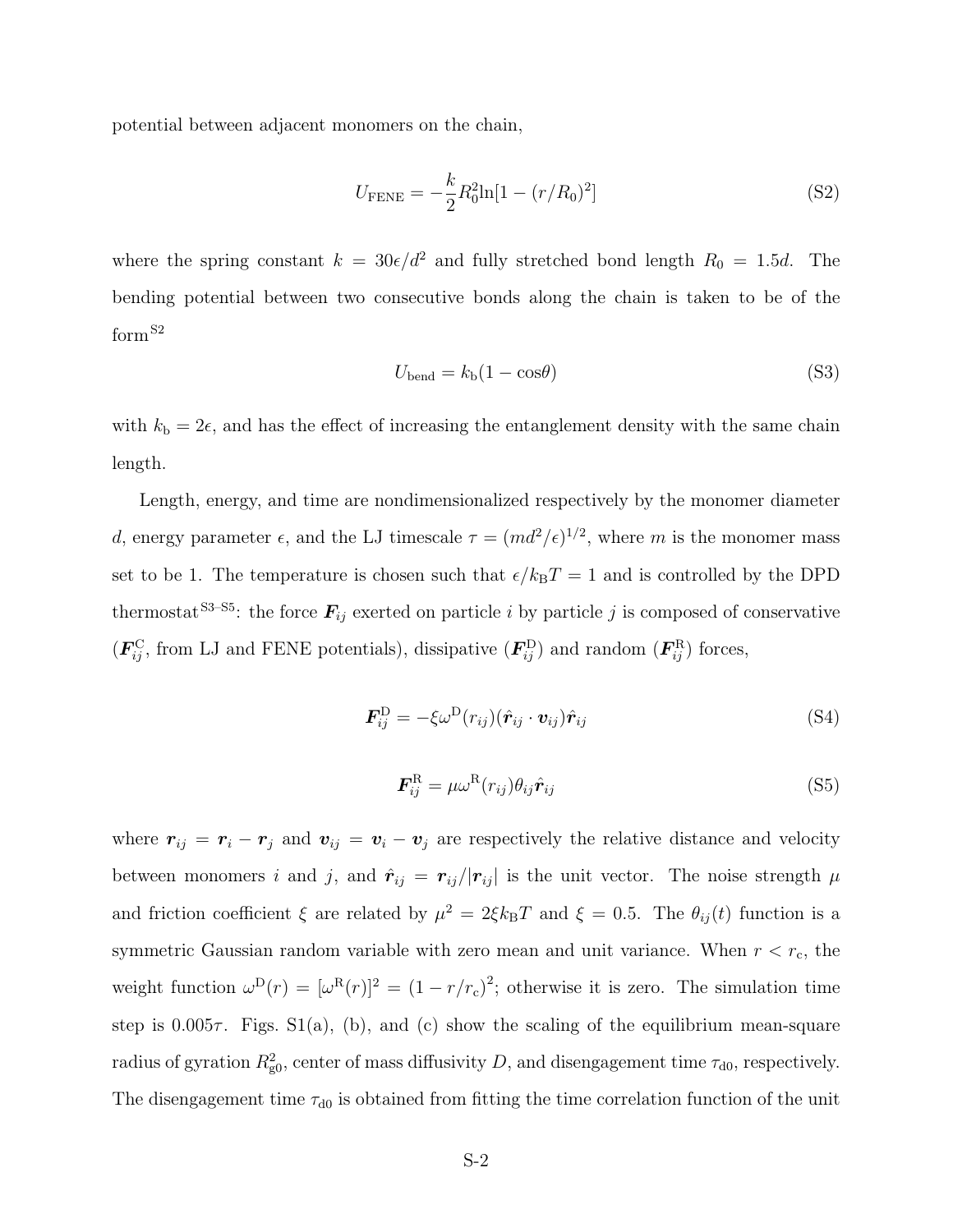end-to-end vector to the Kohlrausch–Williamson–Watts equation  $C(t) = \exp[(-t/\alpha)^{\beta}]$  which yields  $\tau_{d0} = \frac{\alpha}{\beta}$  $\frac{\alpha}{\beta} \Gamma(\frac{1}{\beta})$  where  $\Gamma$  is the Gamma function.<sup>S6</sup> We estimate the Rouse time  $\tau_R$  by  $\tau_{\rm d0} = 3Z\tau_{\rm R}(1-3.38/Z^{0.5}+4.17/Z-1.55/Z^{1.5})$ , as derived by Likhtman and McLeish.<sup>87</sup> For  $N = 300$ , we find  $\tau_{d0} = 3.67 \times 10^6 \tau$  and  $\tau_R = 2.4 \times 10^5 \tau$ . With the mean-square end-toend distance  $R_{e0}^2 = 972.0$  (see Fig. S2) and the average bond length  $l = 0.964$ <sup>S2</sup>, the Flory characteristic ratio is  $C_{\infty} = R_{\text{e}0}^2/(N-1)l^2 = 3.50$ .



Figure S1: (a) Mean-square radius of gyration, (b) center-of-mass diffusivity, and (c) disengagement time as a function of the chain length at equilibrium. (d) The mean square internal distances using different equilibration protocols, compared with data from Ref. S2 (black curve). Data from Ref. S2 were reproduced with permission from AIP Publishing, Copyright 2003.

We initialized the system by lattice Monte Carlo sampling<sup>S8</sup> allowing chain crossing to achieve rapid entanglement of the chains. We then subjected the system to the potentials used in this work and further equilibrated the system for a duration of the disengagement time  $\tau_{d0}$ . Since the double-bridging-MD hybrid algorithm<sup>S2</sup> is a standard and rapid method for equilibration in dense polymers, we also implemented this algorithm to the sample obtained above at three stages, each lasting  $2.3 \times 10^7$  steps ( $\sim 0.5 \tau_R$ ), with the spring constant k increasing from 10 to 20 to 30. After this process, further equilibration is performed for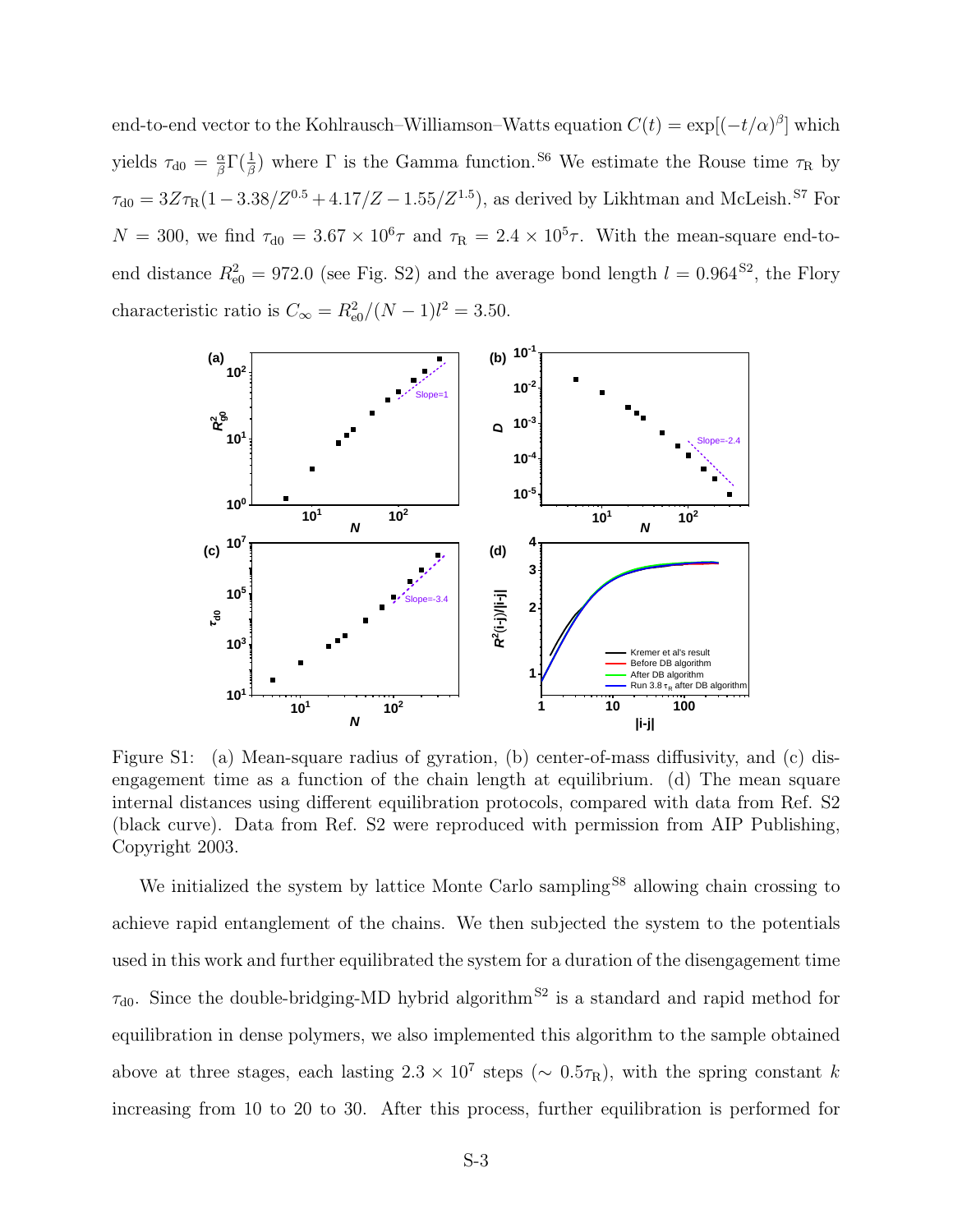$1.8 \times 10^8$  steps (~ 3.8 $\tau_R$ ). Fig. S1(d) shows the mean square internal distances at different time.



Figure S2: Components of the end-to-end distance in steady shear.  $R_{ex}$ ,  $R_{ey}$ , and  $R_{ez}$  are the components in flow, gradient, and vorticity directions, respectively. The equilibrium value is  $R_{\text{eq}} = \sqrt{R_{\text{eq}}^2/3} = 18.0$ , for x, y, and z.

The steady shear stress is calculated from the instantaneous stress using stored conformations after shearing the system for time  $t_0$  (strain  $\gamma_0$ ).  $t_0$  ( $\gamma_0$ ) is determined from visual inspection of the stress–time and stress–strain curves such as shown from Figs.  $S3(a)$  and (b). Table S1 lists  $t_0$ ,  $\gamma_0$ , the total shearing time  $t_{\rm run}$ , and total strain  $\gamma_{\rm run}$  for the different shear rates. The instantaneous stress data are the results of smoothing over  $1700\tau$ . The steady shear stress shown in Fig. 1 of the main text is obtained by averaging from time  $t_0$  to  $t_{\text{run}}$ , further averaged over the 8 independent samples. The square root of the three components of the mean-square end-to-end distance in steady shear,  $R_{\text{e}\alpha} \equiv \langle R_{\text{e}\alpha}^2 \rangle^{1/2}$ , is shown in Fig. S2.

Table S1: List of simulation time (unit:  $\tau_{d0}$ ) and strain.

| W                 |                   | $\cdots$<br>ບ.⊿    | 4.8              | 8.0 | 16.0                 | 31.9 | 63.8    | 128 | 256       | 319  | 511<br>- O T T | 638  | 1597 | 3193 |
|-------------------|-------------------|--------------------|------------------|-----|----------------------|------|---------|-----|-----------|------|----------------|------|------|------|
| $\iota_{\rm run}$ | റ<br>∠.ປ          | $\Omega$           | $\Omega$<br>2. L |     | റ<br>$\Omega$<br>2.Z | 9.0  | ⊥.⊥     |     | 0.4       | 4.1  | ററ<br>v.⊿      | റ    |      | 0.09 |
| $\sim$<br>/run    |                   | $\overline{ }$     | 10               | 35  | 35                   | 290  | 70      | 50  | 110       | 1500 |                | 150  | 270  | 300  |
| $t_0$             | T.A               | 1.V                |                  | 1.U | $1.0\,$              | 1.U  | $0.5\,$ |     | റാ<br>v., | 1.U  | v.ı            | v. t |      | 0.05 |
| $\gamma_0$        | C.<br><b>T</b> .O | ററ<br>. . <u>.</u> | 4.8              | 8.0 | 16                   | 32   | 32      | 120 | 50        | 320  | $50\,$         | 60   | 160  | 160  |

The kink number per chain  $Z_k$  is calculated by the Z1 code when the simulation box happens to be a cuboid. We provide the LAMMPS in-file for the KG model as additional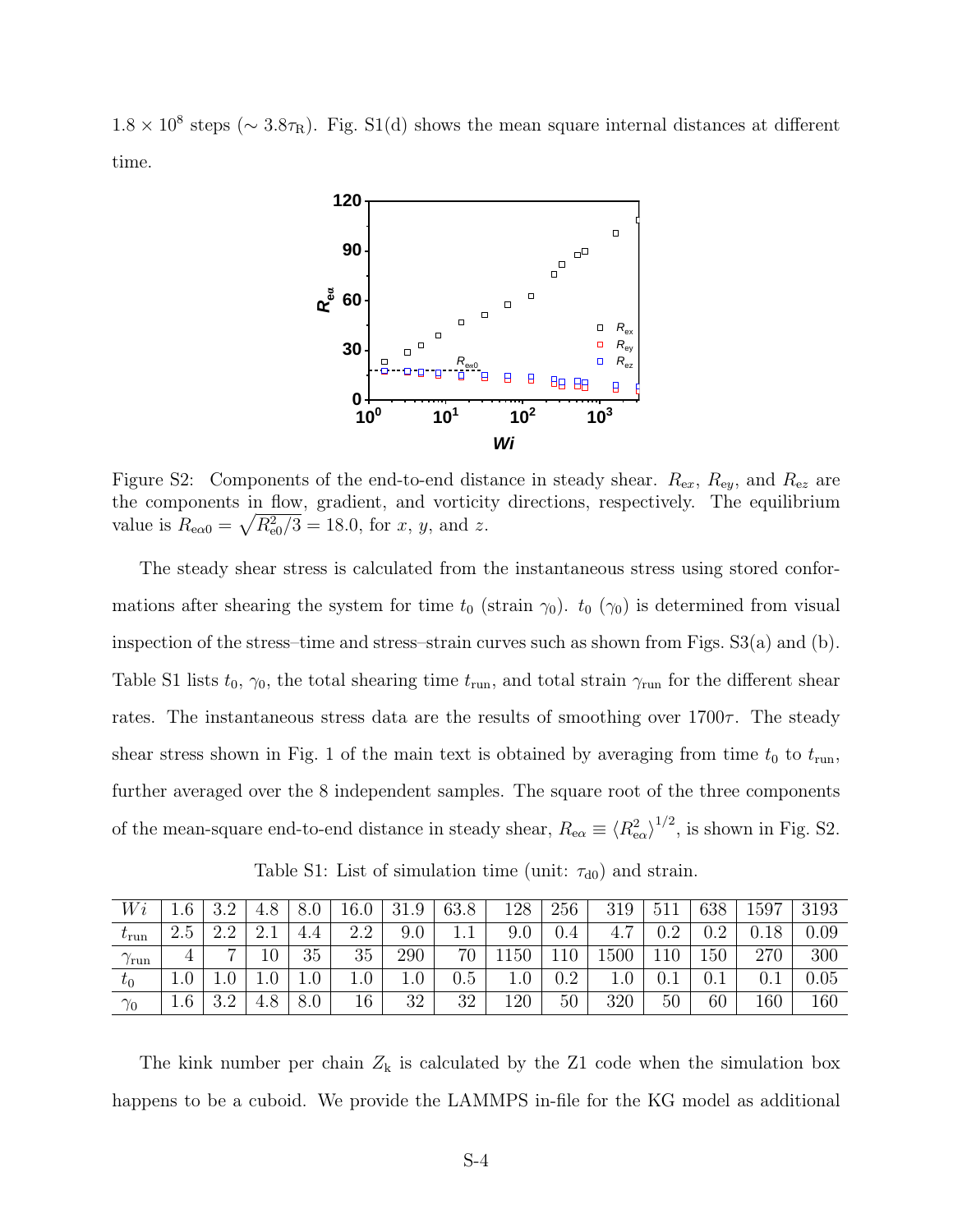Supporting Information material. The chain coordinate data are available from the corresponding authors on reasonable request.



#### S2 Evolution of stress and velocity profiles

Figure S3: (a) Stress–strain curves and (b) stress–time curves for  $Wi = 8.0, 31.9, 128,$  and 319.



Figure S4: Velocity profiles for  $Wi = 8.0, 31.9, 128, 319,$  and 3190 at different times (strains). For  $Wi = 31.9$  and  $Wi = 128$ , the shear bands are stable and persistent to the longest simulation time  $t = 9.0\tau_{d0}$ . For  $Wi = 319$ , the shear bands are transient. The dash line is the linear velocity profile for reference.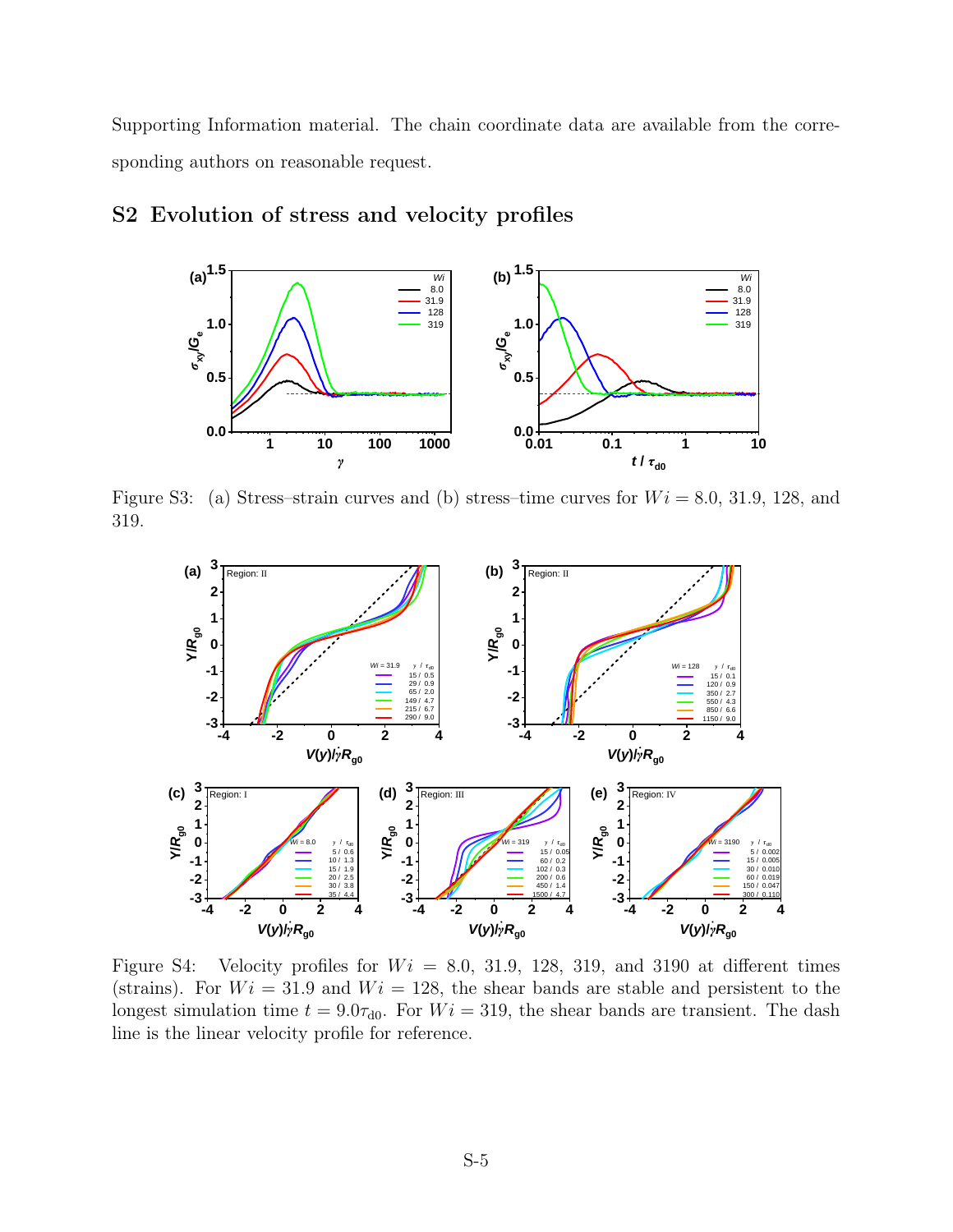#### S3 Three special transient velocity profiles

At earlier times, one system showed a recoil-like motion in the slower band (Fig. S5(a)). Then, the slow band appears to reach zero shear rate, suggesting a "plug flow" behavior (Fig. S5(b)). These are transient behaviors that disappear with increasing strain. Some systems show more than two shear bands during the startup shear, which then coalesce to two larger, more pronounced shear bands with time  $(Fig. S5(c))$ . These transient behaviors have been reported in experiment<sup>S9</sup> and numerical simulation with a continuum model.<sup>S10</sup>



Figure S5: Special velocity profiles of a single sample: (a) recoil-like motion, (b) "plug flow" behavior, and (c) multiple (black) and two (red) bands. The purple dash line is the linear velocity profile.

## S4 Determination of the shear rates in the fast and slow bands and

#### the location of the band interface

Because the lever rule is based on analogy with liquid–gas coexistence, we performed simulation of liquid–gas coexistence in a Lennard-Jones liquid  $S<sup>11</sup>$  in order to assess the effects of finite interfacial widths and finite system size on the lever rule. For our LJ fluids, the particles interact through Eq. S1, but the cut-off distance is now  $r_c = 4.0d$  to include attraction. The temperature is controlled by the Nosé–Hoover thermostat. S12 To make the liquid–gas separation along the z direction<sup>S13</sup>, the box size should be larger in z direction. We set the box size  $L_x : L_y : L_z = 1 : 1 : 1.5, 1 : 1 : 2$ , and  $1 : 1 : 3$  with the periodic boundary condition and performed simulations at two overall densities,  $\rho_{\rm ave}=0.3$  and  $\rho_{\rm ave}=0.2$ . The number of particles ranges from 3072 to 6144, and the actual system dimension is  $L_x \approx 20$ (with small variations to accommodate the specified density and integer particle number).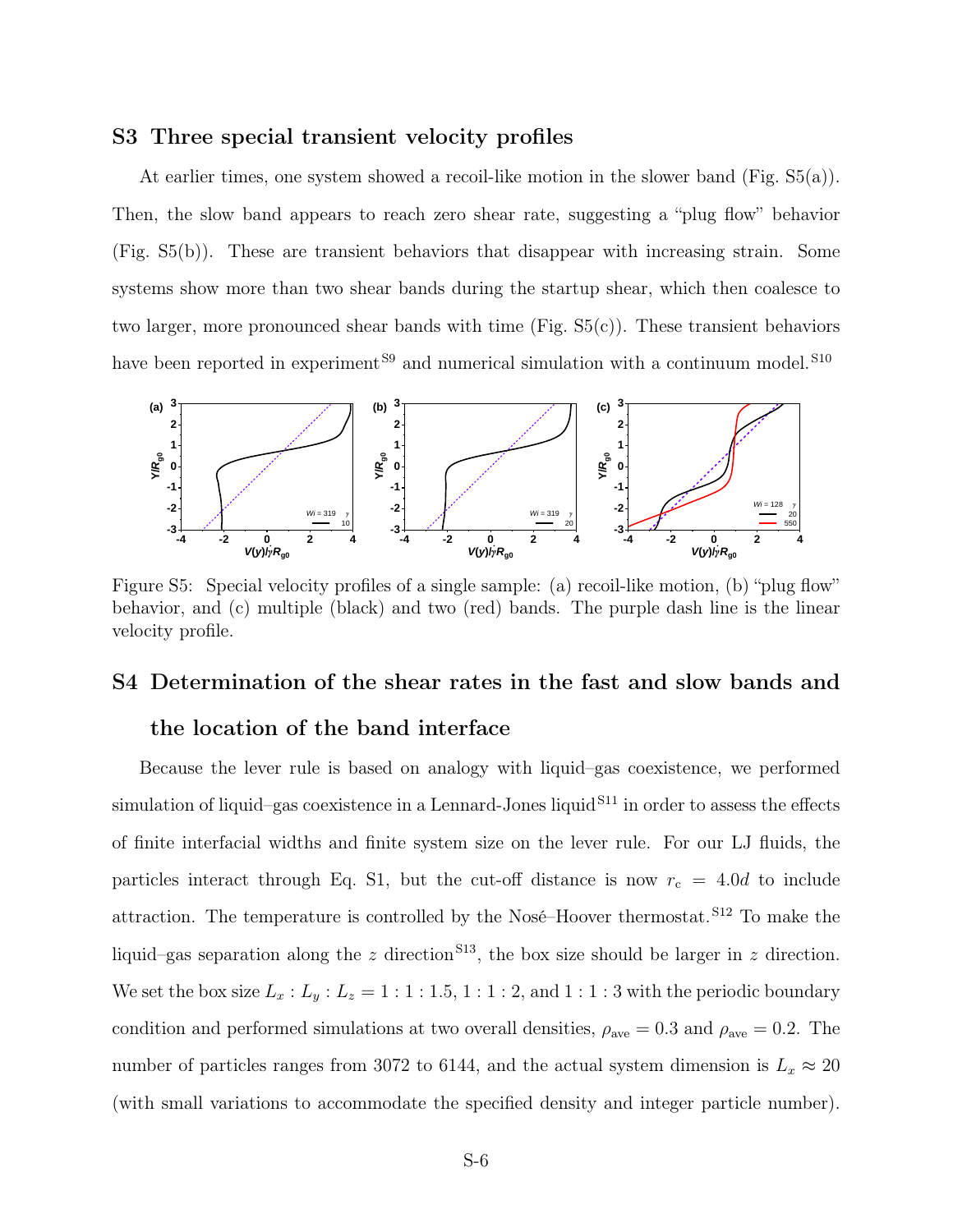Following Ref. S11, we initialized the particle configuration on a FCC lattice with the average density. We first set the temperature  $T = 0.5$  and run for  $400\tau$ , then increased T to 0.9 and run for  $1200\tau$  to reach an equilibrium density distribution.



Figure S6: Density profile for liquid–gas coexistence at different system sizes, (a)  $\rho_{\text{ave}} = 0.3$ and (b)  $\rho_{\text{ave}} = 0.2$ . Line c is Gibbs dividing surface, which makes the shaded areas  $S_1 = S_2$ .

Fig. S6 shows the density profile along the z direction at  $\rho_{ave} = 0.3$  and 0.2. The density of the liquid  $(\rho_l)$  and gas  $(\rho_g)$  phases are essentially unchanged with the system size and overall density. For the larger box sizes and higher overall density, there are clear regions of uniform liquid and gas density. For the smallest system size and lower density, the range of the uniform liquid density nearly vanishes, but the density maximum is still very close to the liquid density for the larger systems. To locate the interface between the liquid and gas, we use the Gibbs equal area construct  $S^{14}$  as shown in Fig.  $S6(a)$  for the density profile in blue. Equality of the shade areas  $S_1 = S_2$  defines the location of the interface (indicated by line c in the figure). The interface to the right of the liquid region is determined in a similar manner and is not shown. The relative proportion  $x_1$  of the liquid phase is then the normalized distance between the two Gibbs surfaces bounding the liquid. With this definition of the interface, the relation  $\rho_1 x_1 + \rho_g x_g = \rho_{ave}$  holds by construction. Thus, for liquid–gas coexistence the lever rule remains valid even for small systems where the interfacial widths take a significant portion of the system dimension, as long as the size in the direction normal to the interface is large enough to fully include the interfacial region.

To determine the shear rates in the fast and slow bands and the location of the band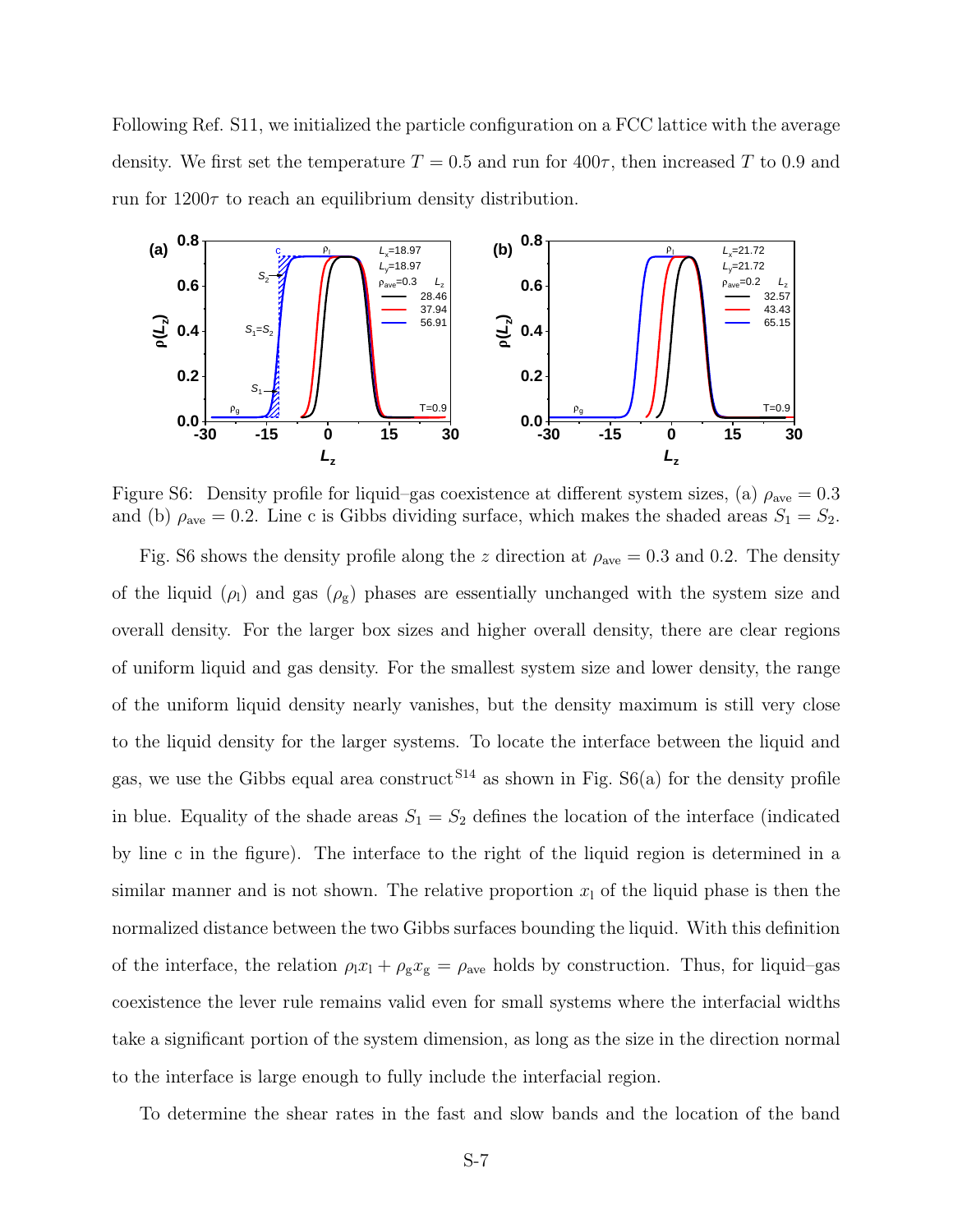interface, we first obtained the flow field in the gradient direction by dividing the coordinate into 20 evenly spaced bins, calculated the average velocity in each layer, and connected these data points with a smooth curve by a polynomial fitting; the data and the fitted curves are shown in Fig. S7(a). To obtain the shear rate profile, we took the first derivative of the fitted flow field; the result is shown in Fig. S7(b). For steady state shear bands, we find two plateaus representing the shear rates in fast and slow bands, and two interfaces between these plateaus. The higher and lower plateau values are the local shear rates of fast and slow bands, respectively. To determine the location of the interface, we identify the midpoints of the higher and lower plateaus (points A and B in Fig. S7(b)), respectively. Similar to the Gibbs dividing surface  $S^{14}$  in the liquid–gas coexistence, the boundaries between the fast and slow bands, d and e, are determined by the condition  $S_1 = S_2$  and  $S_3 = S_4$ , respectively. Thus, the proportion of the fast  $x_f$  is the distance between d and e normalized by the gradient dimension. We have checked that  $\dot{\gamma}_f x_f + \dot{\gamma}_s x_s = \dot{\gamma}$  holds.



Figure S7: (a) Normalized velocity profile of a single sample at  $Wi = 128$ ,  $t = 9.0\tau_{d0}$ . The black squares are the simulation data and the smooth curve is obtained by polynomial fitting. (b) The corresponding normalized shear rate profile, where  $V' = \partial V / \partial y$  is the local velocity gradient. The lines d and e are the Gibbs dividing surfaces, determined by the equal area conditions,  $S_1 = S_2$  and  $S_3 = S_4$ .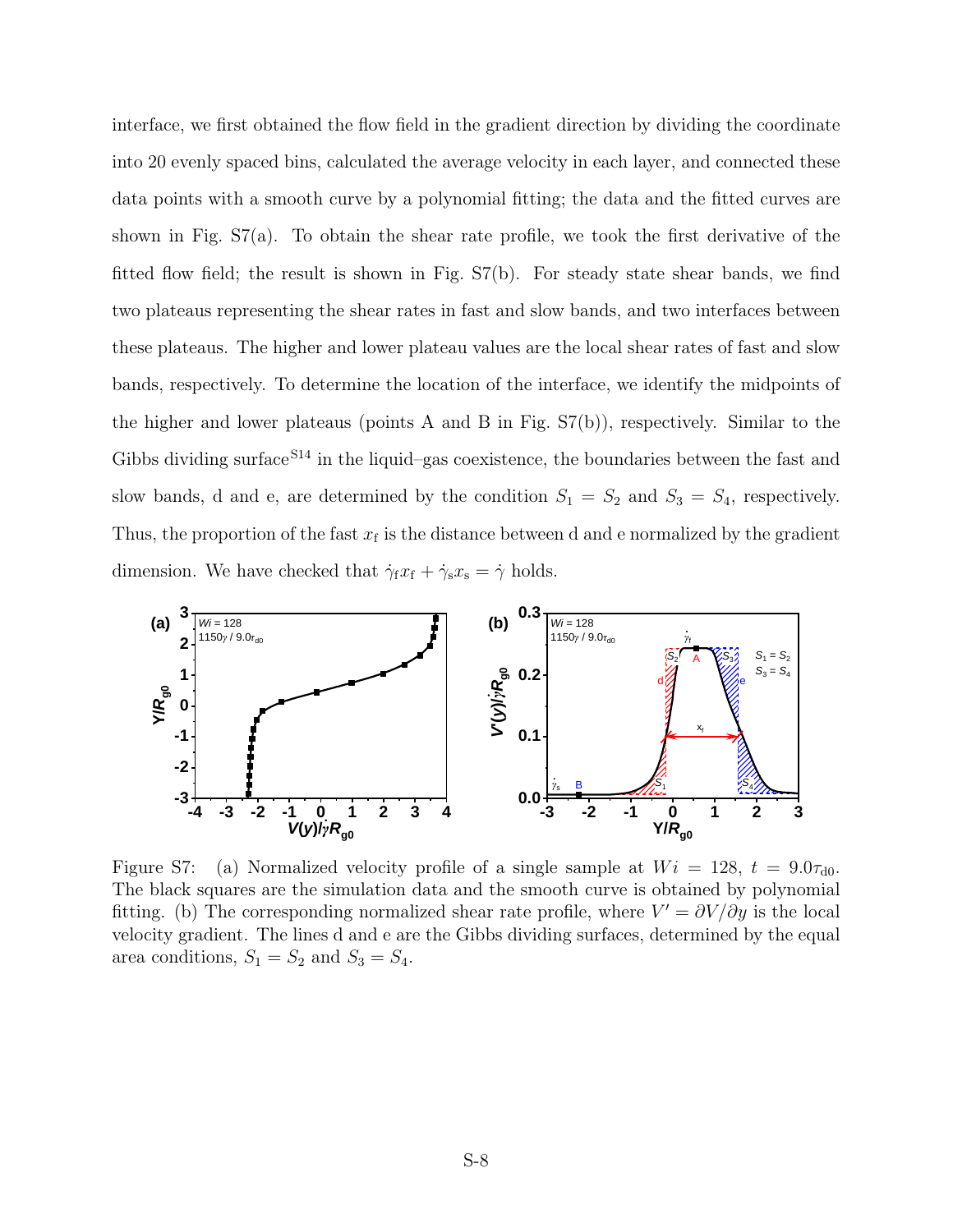### S5 Same-sample correlation in the location of the maximum local shear rate at lower shear rates

Fig. S8 shows the location of the maximum local shear rate at  $Wi = 128$  as the abscissa and the location of the maximum local shear rate at  $Wi = 31.9$  as the ordinate after  $\gamma = 20$ for each sample, with the sample number shown inside the symbol. More than half of the data fall near the diagonal, i.e., half of the interface locations for  $Wi = 31.9$  are identical to those for  $Wi = 128$  starting from the same microstate configurations, suggesting significant memory of the initial structure. The data that fall out of the diagonal are in part due to structural reconfiguration, and in part due to the presence of multiple shear bands which switched the roles between the fastest and the next fastest bands. The red symbols are the locations of the maximum rate in the next fastest bands.



Figure S8: Same-sample correlation in the location of the maximum local shear rate in the fast band between shear rates  $Wi = 128$  with  $Wi = 31.9$  at  $\gamma = 20$ . Each sample corresponds to a distinct initial microstate configuration. The numbers inside the symbols correspond to sample numbers. For the same sample (i.e., same initial microstate configuration), the abscissa is the location of the maximum local shear rate in the fast band for  $Wi = 128$  and the ordinate is that for  $Wi = 31.9$ . The black and red symbols represent the locations of the maximum shear rate in the fastest and next fastest bands, respectively.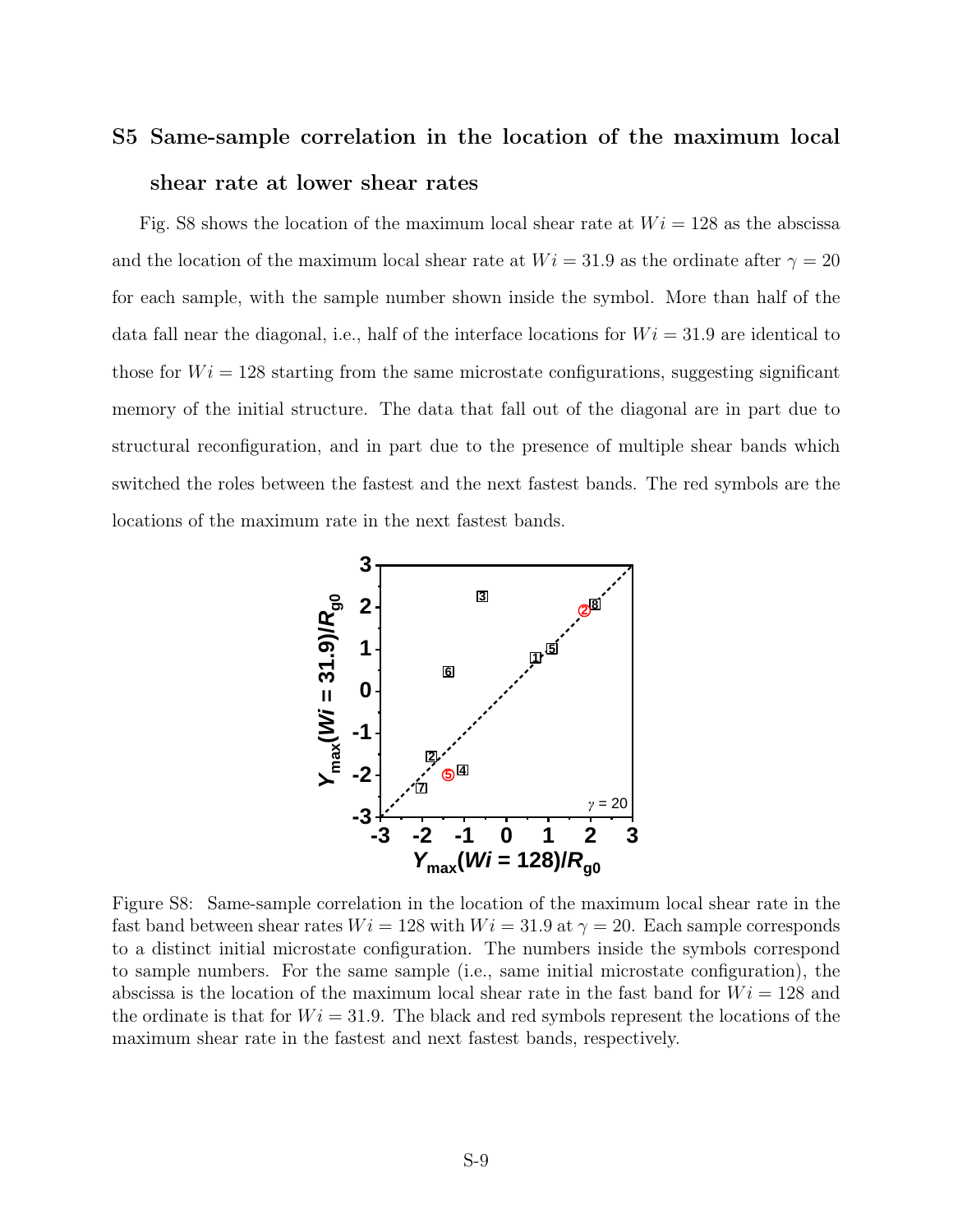

#### S6 Chain end density and monomer density distribution

Figure S9: (a) Chain end density and (b) monomer density in different layers along the velocity gradient direction at  $\gamma = 20$  with  $Wi = 128$ , and the corresponding velocity profile.

## S7 Correlating the velocity profile with the kink number and first normal stress difference



Figure S10: Correlations between the location of the maximum local shear rate in the fast band and the location of the minimum of  $Z_{k}$  (A1–A3), or the maximum of  $N_{1}$  (B1–B3), at  $\gamma = 20$  for  $Wi = 31.9$ ,  $Wi = 128$ , and  $Wi = 319$ .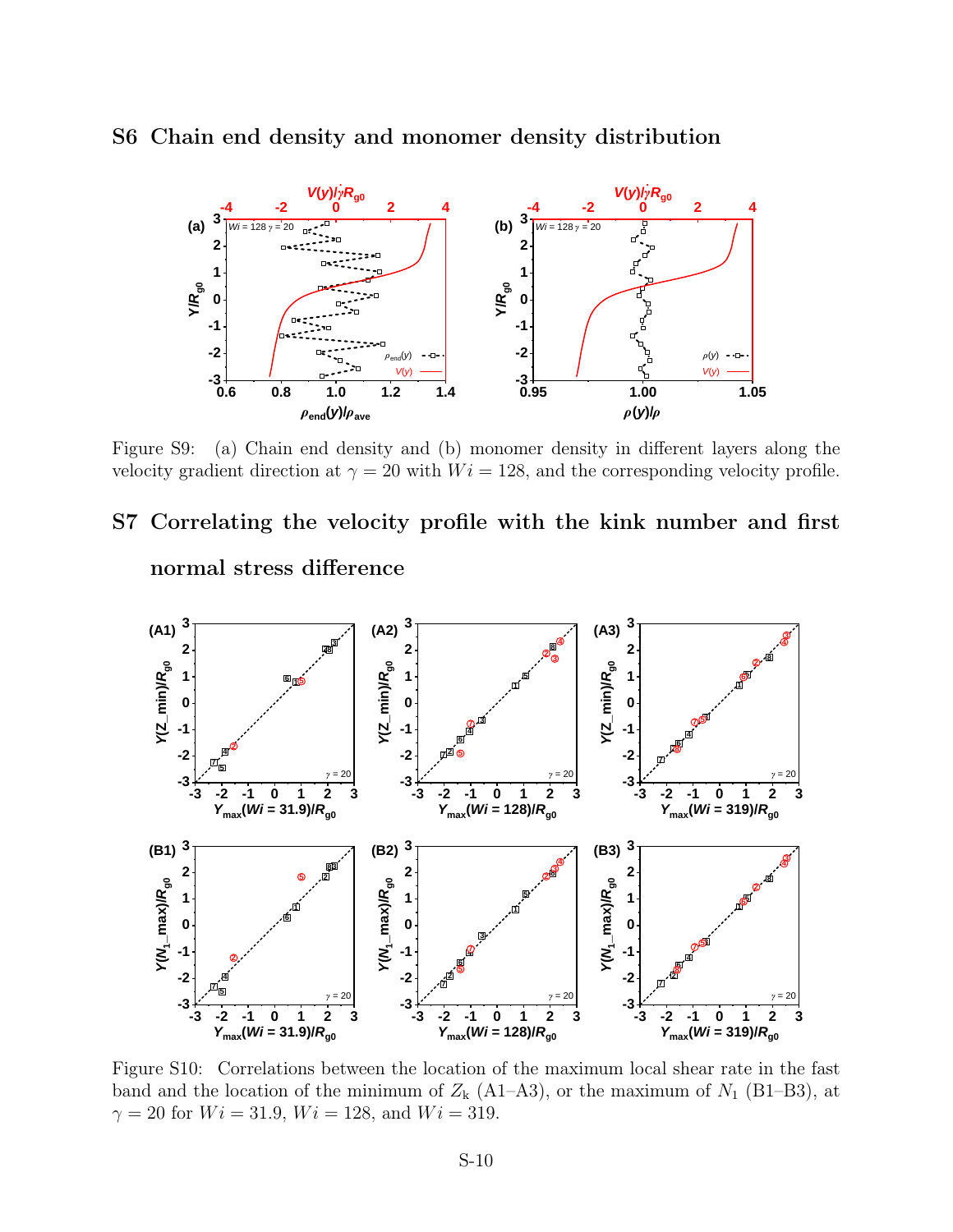#### S8 Variation of shear rates in the fast and slow shear bands



Figure S11: Normalized flow field for a single sample at  $Wi = 31.9$  and 128 at  $9\tau_{d0}$ . The profile for  $Wi = 128$  has been shifted vertically upward by  $0.2R_{g0}$  to make the red and black lines overlap in the fast band.



Figure S12: Variation of shear rates in the fast and slow shear bands. Each red (blue) symbol represents the shear rate and stress of fast (slow) band in a given sample with imposed shear rates  $Wi = 31.9, 63.8,$  and 128.  $Wi_{f/s} \equiv \tau_{d0} \dot{\gamma}_{f/s}$ . The definitions of  $\dot{\gamma}_{f/s}$  are given in Section S4. The black crossed squares are the same data as shown in Fig. 1. For  $Wi = 63.8$ , the data used are the results from samples showing clear two-banded structures at  $1.1\tau_{d0}$  (see Table S1). The purple dash lines are to guide the eyes.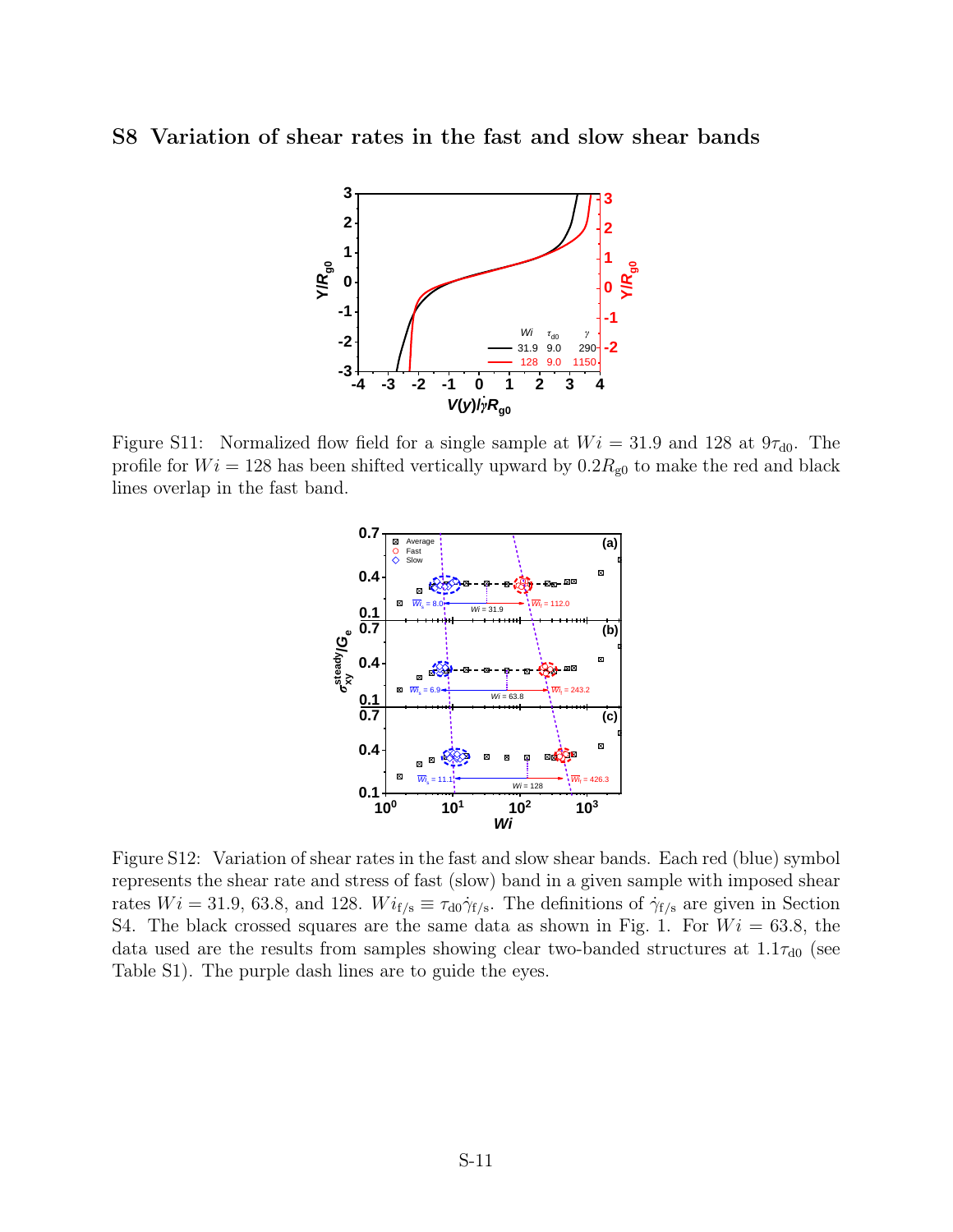

Figure S13: Relative proportion  $x_f$  of the fast band for all 8 independent samples at different shear rates. For  $Wi = 63.8$ , the data used are the results from samples showing clear twobanded structures at  $1.1\tau_{d0}$ , so there are fewer data in red. In (a), the actual data are shown as determined using the Gibbs dividing surfaces; in (b) we used data from  $Wi = 128$  ( $Wi<sub>f</sub>$ ,  $Wi<sub>s</sub>$ , and  $x<sub>f</sub>$  and the lever rule to predict  $x<sub>f</sub>$  for the two other shear rates  $Wi = 31.9$  and  $Wi = 63.8$ . The blue bars are the same as in (a). Clearly, the lever-rule predicted values of  $x_f$  for  $Wi = 31.9$  and  $Wi = 63.8$  are far smaller than the actual data, indicating violation of the lever rule. In fact, if we used data from  $Wi = 31.9$ , the predicted  $x_f$  would become greater than 1 for  $Wi = 128$ , which is clearly unphysical!

#### S9 Finite size effects

To ensure that the stress–strain curves and the correlations in the shear band locations reported in the main text with box size  $6R_{g0} \times 6R_{g0} \times 4R_{g0}$  are not due to finite size effects, we also performed simulations using three larger box sizes  $6R_{g0} \times 12R_{g0} \times 4R_{g0}$ ,  $12R_{g0} \times$  $6R_{\text{g0}} \times 4R_{\text{g0}}$ , and  $6R_{\text{g0}} \times 6R_{\text{g0}} \times 8R_{\text{g0}}$  at  $Wi = 128$  and 319. However, limited by computing resources, the simulations were run to  $\gamma = 30$ , and so we are unable to address possible finite size effects on properties of the steady-state shear bands.

The stress-strain curves for the different system sizes are very close to each other (Fig. S14). The increased box size also has no influence on the correlation in the location of the maximum local shear rate for different shear rates starting from the same microstate configurations (Fig. S15).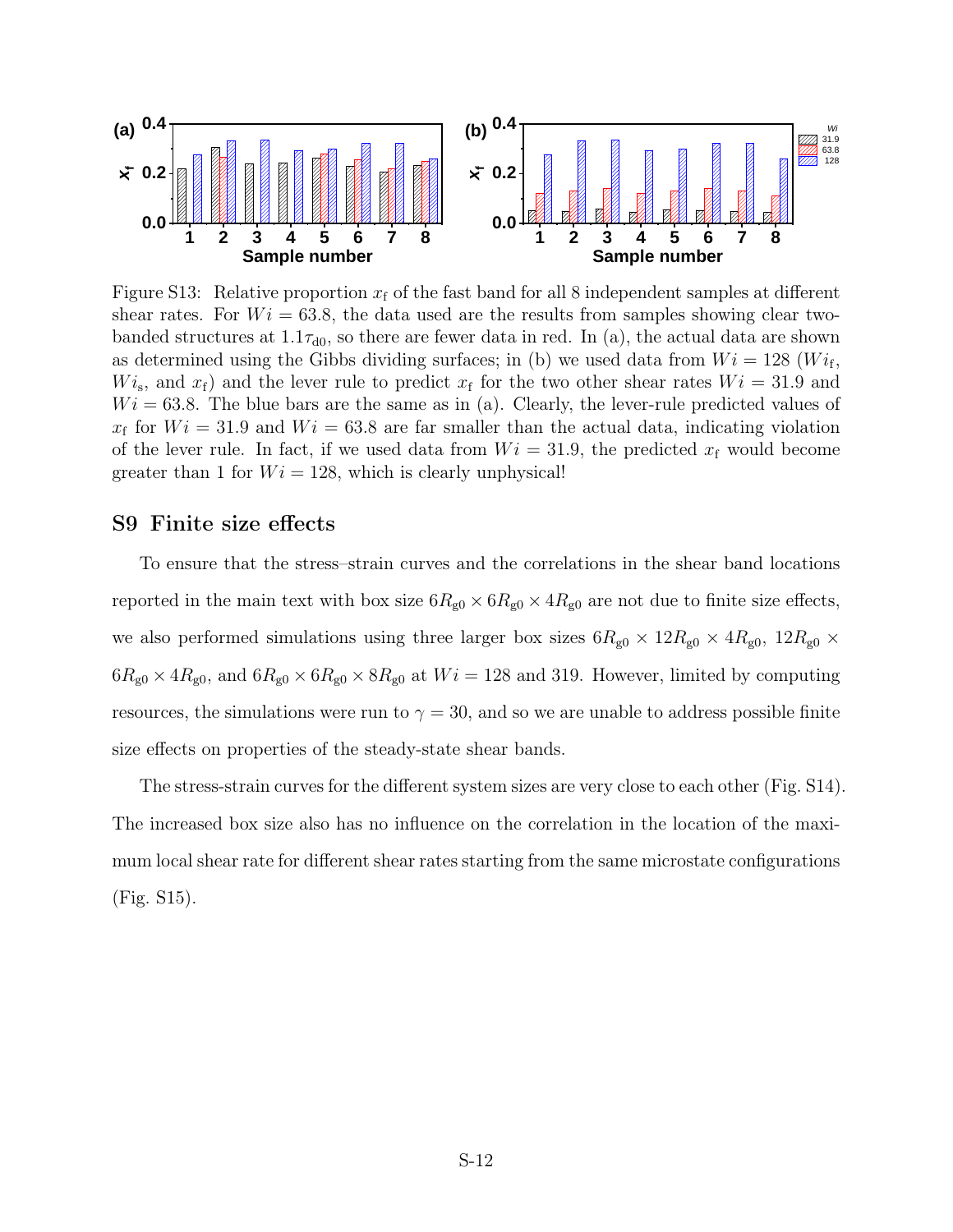

Figure S14: Stress vs. strain at (a)  $Wi = 128$  and (b)  $Wi = 319$  under different box sizes.



Figure S15: Same-sample correlation in the location of the maximum local shear rate in the fast band at  $\gamma = 20$  with  $Wi = 128$  vs.  $Wi = 319$  under different box sizes. The number refers to the sample number. In (b), sample 6 is missing since we did not observe clear shear banding at  $Wi = 319$ .

#### S10 Description of movies

SI-movie1 and SI-movie  $2^{515}$  respectively show the motion of the center of mass (CM) of each polymer chain under the conditions of  $Wi = 128$  (SI-movie1) and  $Wi = 319$  (SImovie2) in the xy plane with a window size of  $6R_{g0} \times 6R_{g0}$  (box size), where the color contrast represents the difference between the velocity of CMs and their corresponding linear velocity,  $\Delta v = v(y) - \dot{\gamma}y$ 

#### S11 Simulation results for the Mohagheghi–Khomami (MK) model

To resolve the discrepancy between our results and those by Khomami and coworkers<sup>S16–S20</sup>, we ran simulations using their model system, which consists of 705 chains of length  $N = 250$  at a monomer density of  $\rho = 1.0r_c^{\prime - 3}$ . The simulation box has an aspect ratio of 2.5 : 1 : 1 in the flow, gradient, and vorticity directions. All monomers are modeled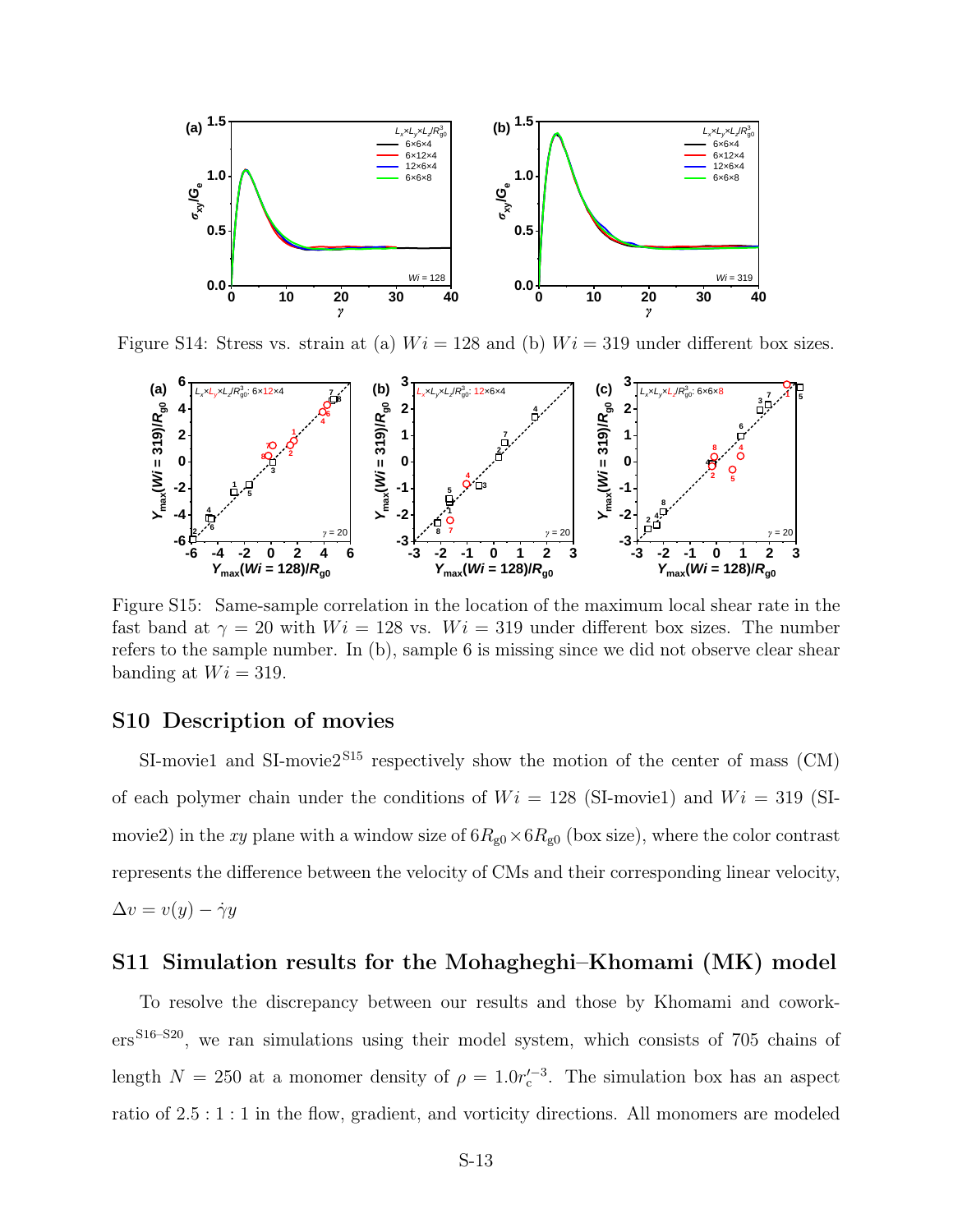as beads interacting through pairwise repulsion force  $(F_{ij}),$ 

$$
\boldsymbol{F}_{ij} = a \left( 1 - r_{ij} / r_c' \right) \hat{\boldsymbol{r}}_{ij} \tag{S6}
$$

where  $a = 200k_B T/r_c'$  is the maximum repulsion between particles i and j,  $r_c'$  is the cut-off distance, and  $\hat{r}_{ij}$  is the unit vector. Chain connectivity is modeled by a harmonic potential between adjacent monomers on the chain,

$$
U_{\text{harmonic}} = 0.5k_{\text{h}}(r_{ij} - r_{\text{eq}})^2
$$
\n(S7)

the spring constant  $k_h = 400k_B T/r_c^2$  and equilibrium bond length  $r_{\text{eq}} = 0.95r_c^{\prime}$ . The bending potential has the same form as (Eq. S3) with  $k_{\rm b} = 2k_{\rm B}T$ . Mass  $(m)$ , length  $(r'_{\rm c})$ , and energy  $(k_{\rm B}T)$  are taken as the basic units and set to be 1, and time unit is  $\tau = (mr_c^2/k_BT)^{1/2}$ . The temperature is controlled by the DPD thermostat with dissipative force (Eq. S4), and random force (Eq. S5). The friction coefficient  $\xi = 4.5$ . The simulation time step is 0.012 $\tau$ . The disengagement time  $\tau_{d0} = 1.0 \times 10^6 \tau$  was given in Ref. S17. Stress in the steady state is the result of smoothing over  $240\tau$ . All simulations were performed on the LAMMPS platform and the data reported are results averaged over 8 independent samples. We used two different methods to equilibrate the system.

**Method 1**: Chains were initialized as random walks using the freely joined chain model. Simulation was run for  $0.72\tau_{d0}$  allowing for chain crossing (using a reduced  $k_h = 200$ ). The system was then run with the full model parameters for  $8\tau_{d0}$ ;

**Method 2:** Starting from linearly compressed chains in the flow direction  $(x)$  regularly arranged in the  $y-z$  plane, we turned on the full model parameters and ran the simulation for  $8\tau_{d0}$ . This method was used by Khomami and coworkers according to an e-mail exchange from Dr. Khomami.

Within the error margins, these two equilibration methods result in the same static properties for  $Z_k$  and  $R_{g0}$  (Figs. S16(a) and (b)). Using the Z1 code, the kink number per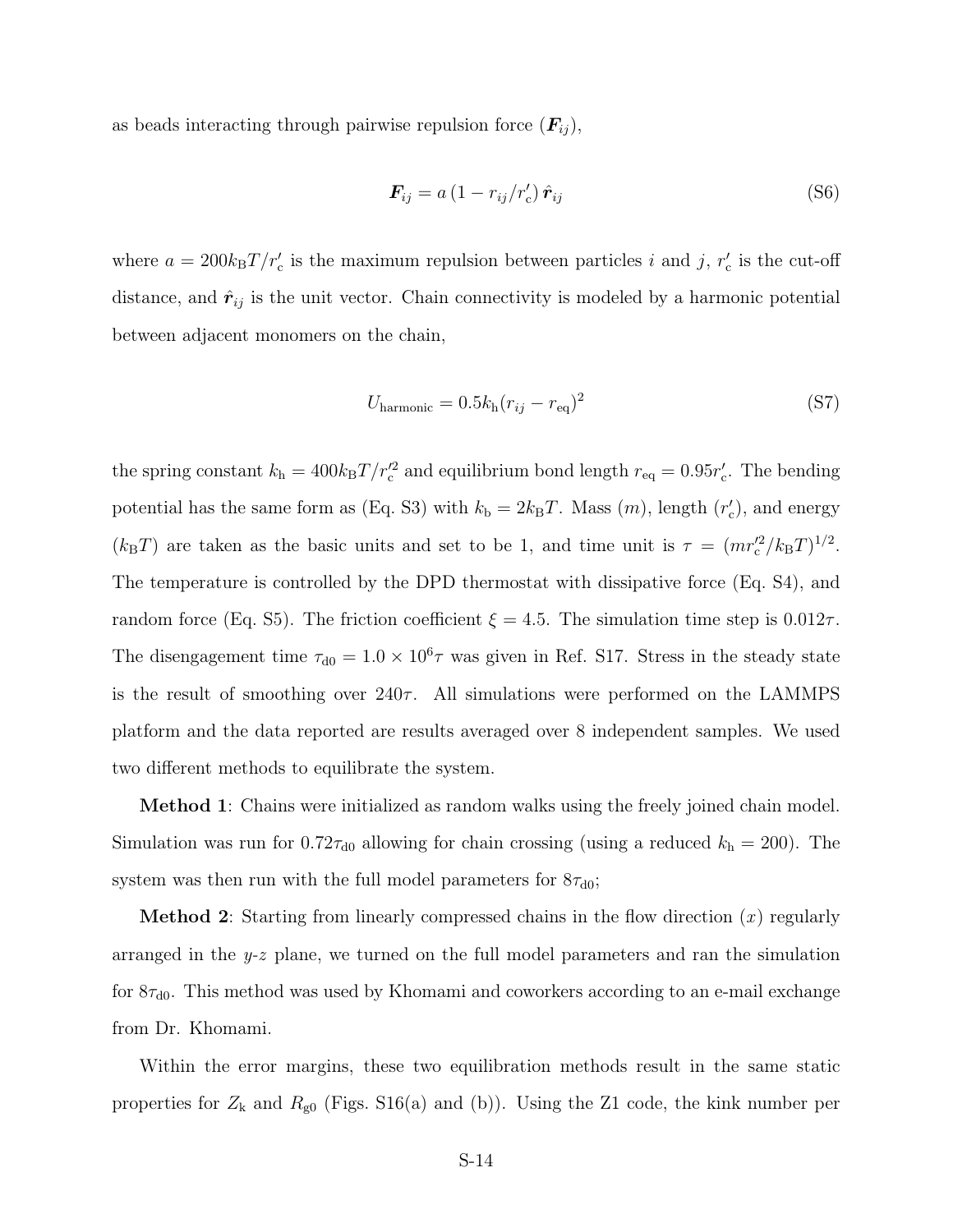

Figure S16: Evolution of (a) the kink number per chain  $Z_k$  and (b) the mean-square radius of gyration. Black and red lines correspond, respectively to Method 1 and Method 2. Dashed horizontal line is reported in Ref. S17. (c) Mean-square internal distance at different states corresponding to the numbers and letters shown in (a) and (b).

chain is  $Z_k = 23.6$ . We additionally calculated the mean-square internal distances of polymer chains in 6 different states, as shown in Fig. S16(c), which suggests that the states 3 and C are fully equilibrated, state 2 is close to full equilibrium, and states 1, A and B are not. Henceforth, we will refer to state 3 or C as the fully equilibrated sample.

Since the stress minimum occurs at about  $Wi = 40$  in the  $\sigma_{xy}^{\text{steady}}(\dot{\gamma})$  curve reported in Ref. S16, we first focus on this shear rate. In order to see the effect of the initial state on the steady-state stress, we compare the stress curves produced using various points in each protocol. Fig. S17(a) shows stress curves generated using states 1, 2, and 3 from Fig. S16, and Fig. S17(b) shows stress curves generated using states A, B, and C from Fig. S16. Even though states 2 and B are not yet fully equilibrated, the stress curves produced from these states are very close to those from the fully equilibrated samples. Strikingly, states 1 and A, which have not gone through any thermal equilibration, result in the same steady-state stress as those using the other samples, although the overshoot peaks produced from these nonequilibrium initial states are significantly lower. This suggests that the initial states have little effect on the steady-state stress for this shear rate. The discrepancy between our results and those of Khomami and coworkers in the  $\sigma_{xy}^{\text{steady}}(\dot{\gamma})$  curve is therefore unlikely due to differences in the sample preparation, although the differences in the static properties such as  $R_{\rm g0}$  and  $Z_k$  are still puzzling.

Ref. S18 provides the stress-strain curve for  $Wi = 1, 10, 30,$  and 100. As a further test, we tried to reproduce these stress curves using our equilibrated sample (state 3). In Fig.  $S17(c)$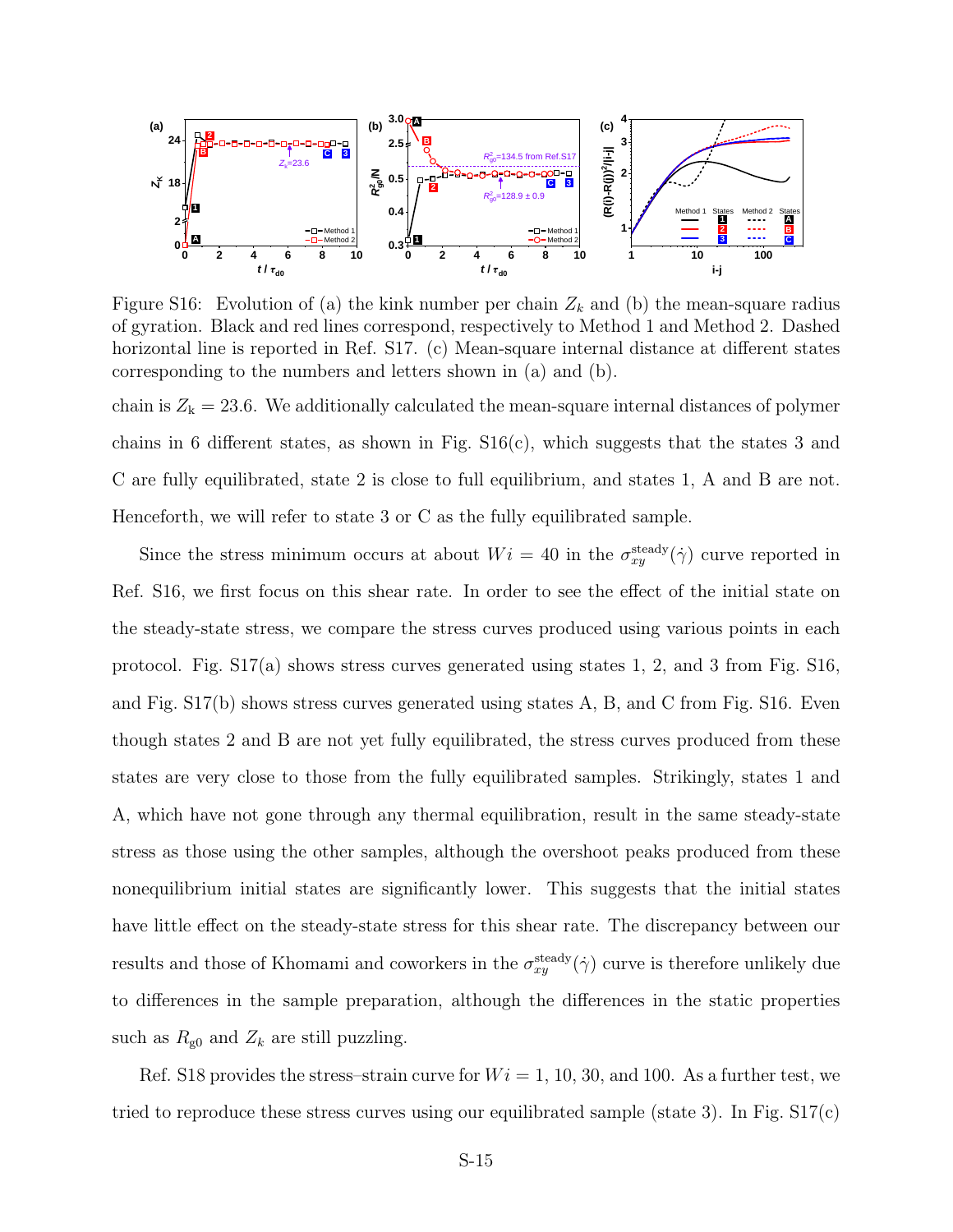we show our results as the solid lines, and the MK results as the symbols connected by dashed lines. We see good agreement for  $Wi = 1, 10,$  and 100, but their result for  $Wi = 30$ , which is close to the stress minimum reported in Ref. S16, lies significantly below ours throughout the entire shear history.



Figure S17: Stress-strain curves at shear rate  $Wi = 40$  produced from (a) states 1, 2, and 3 and (b) states A, B, and C. (c) Comparison of stress–strain curves from our simulation with results reported in Ref. S18 for  $Wi = 1, 10, 30,$  and 100. Note that for  $Wi = 1$ , we used state 2 as the initial state. Data from Ref. S18 were reproduced with permission from The Society of Rheology, Copyright 2016.

In Fig. S18(a), we show the  $\sigma_{xy}^{\text{steady}}(\dot{\gamma})$  curve we obtained from using the MK model, and compare with their results for both the monodisperse  $S16$  and polydisperse  $S20$  systems from the work of Khomami and coworkers. It is clear that our results (black dots) do not show the pronounced minimum exhibited by the data reported in Ref. S16 for the monodisperse systems (red circles) but instead a stress plateau. However, our results are similar to those reported for the polydisperse system (red cross-circles). <sup>S20</sup> We note that Ref. S16 used their own in-house code, while for the polydisperse system, Ref. S20 used LAMMPS. Finally, we show that the correlation in the band interface location between different shear rates as shown in Fig. 3 of the main text also exists in the MK model. Fig. S18(b) demonstrates the correlation in the interface location between  $Wi = 40$  and  $Wi = 100$  at  $\gamma = 20$  for the MK model, starting from the same microstate configurations.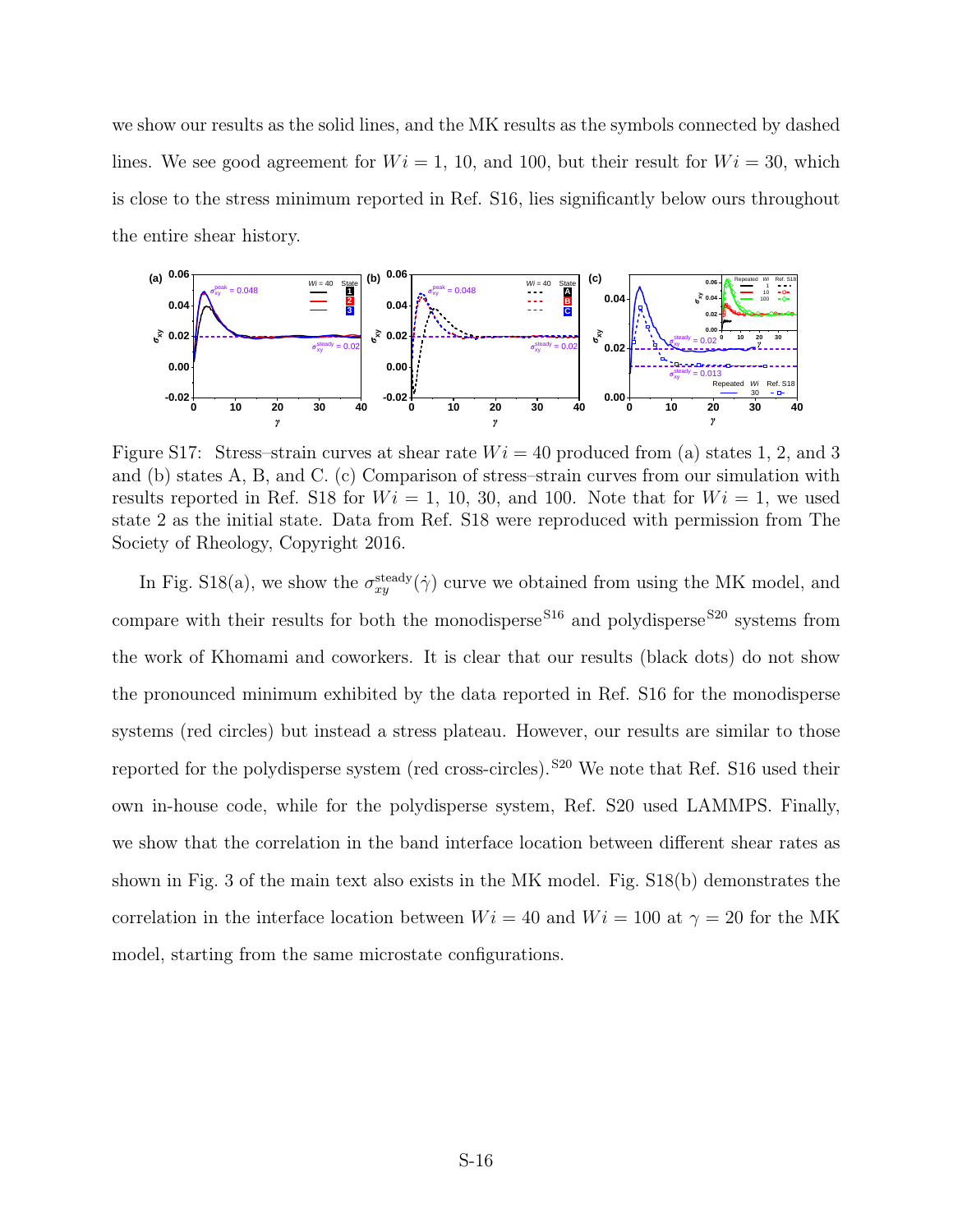

Figure S18: (a) The  $\sigma_{xy}^{\text{steady}}(\dot{\gamma})$  curve for the MK model with  $N = 250$ . The black dots are results from our simulation using this model. Result for  $Wi = 1$  was obtained starting from state 2 in Fig. S16(a). Red circles are results reported in Ref. S16 for the monodisperse system, and red cross-circles are results reported for the polydisperse system with PDI=1.05 in Ref. S20. Data from Ref. S16 were reproduced with permission from The American Chemical Society, Copyright 2015; Data from Ref. S20 were reproduced with permission from The Royal Society of Chemistry, Copyright 2020. (b) Same-sample correlation in the location of the maximum local shear rate in the fast band at  $\gamma = 20$  with  $Wi = 40$  vs.  $Wi = 100.$ 

#### References

- (S1) Kremer, K.; Grest, G. S. Dynamics of entangled linear polymer melts: A molecular dynamics simulation. J. Chem. Phys. 1990, 92, 5057–5086.
- (S2) Auhl, R.; Everaers, R.; Grest, G. S.; Kremer, K.; Plimpton, S. J. Equilibration of long chain polymer melts in computer simulations. J. Chem. Phys. 2003, 119, 12718– 12728.
- (S3) Soddemann, T.; Dunweg, B.; Kremer, K. Dissipative particle dynamics: A useful thermostat for equilibrium and nonequilibrium molecular dynamics simulations. Phys. Rev. E 2003, 68, 046702.
- (S4) Cao, J.; Likhtman, A. E. Shear banding in molecular dynamics of polymer melts. Phys. Rev. Lett. 2012, 108, 028302.
- (S5) Tretyakov, N.; Müller, M.; Todorova, D.; Thiele, U. Parameter passing between molec-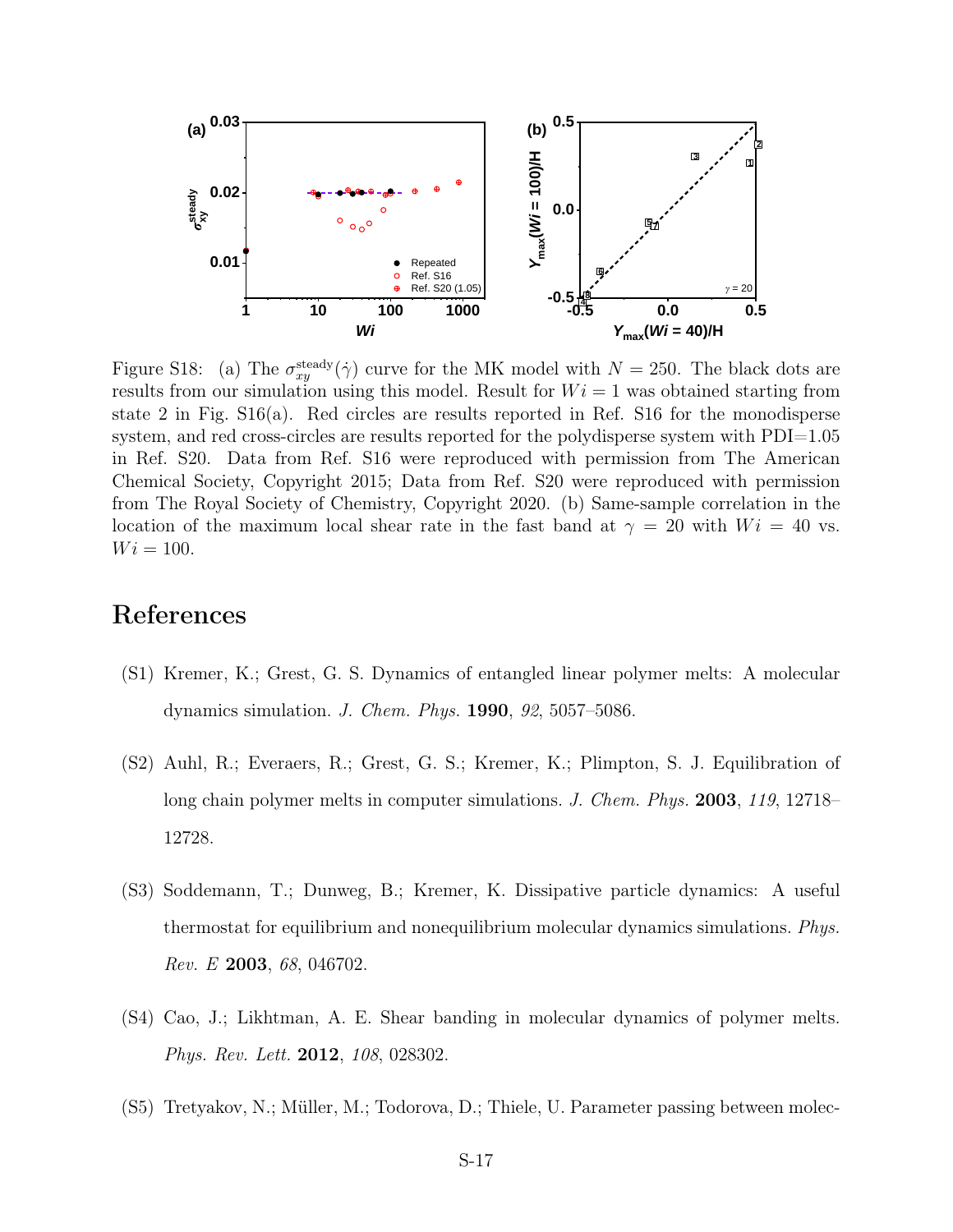ular dynamics and continuum models for droplets on solid substrates: The static case. J. Chem. Phys. 2013, 138, 064905.

- (S6) Baig, C.; Mavrantzas, V. G.; Kröger, M. Flow effects on melt structure and entanglement network of linear polymers: Results from a nonequilibrium molecular dynamics simulation study of a polyethylene melt in steady shear. Macromolecules 2010, 43, 6886–6902.
- (S7) Likhtman, A. E.; McLeish, T. C. B. Quantitative theory for linear dynamics of linear entangled polymers. Macromolecules 2002, 35, 6332–6343.
- (S8) Shaffer, J. S. Effects of chain topology on polymer dynamics: Bulk melts. J. Chem. Phys. 1994, 101, 4205-4213.
- (S9) Ravindranath, S.; Wang, S.-Q.; Olechnowicz, M.; Quirk, R. P. Banding in simple steady shear of entangled polymer solutions. Macromolecules 2008, 41, 2663–2670.
- (S10) Adams, J. M.; Fielding, S. M.; Olmsted, P. D. Transient shear banding in entangled polymers: A study using the Rolie-Poly model. J. Rheol. 2011, 55, 1007–1032.
- (S11) Johnson, J. K.; Zollweg, J. A.; Gubbins, K. E. The Lennard-Jones equation of state revisited. Mol. Phys. 1993, 78, 591–618.
- (S12) Shinoda, W.; Shiga, M.; Mikami, M. Rapid estimation of elastic constants by molecular dynamics simulation under constant stress. Phys. Rev. B 2004, 69, 134103.
- (S13) Watanabe, H.; Ito, N.; Hu, C.-K. Phase diagram and universality of the Lennard-Jones gas-liquid system. J. Chem. Phys. 2012, 136, 204102.
- (S14) Hansen, J.-P.; McDonald, I. R. Theory of Simple Liquids: with Applications to Soft Matter, 4th ed.; Academic Press, 2013.
- (S15) Alexander, S. Visualization and analysis of atomistic simulation data with OVITO-the open visualization tool. Modelling Simul. Mater. Sci. Eng. 2010, 18, 015012.